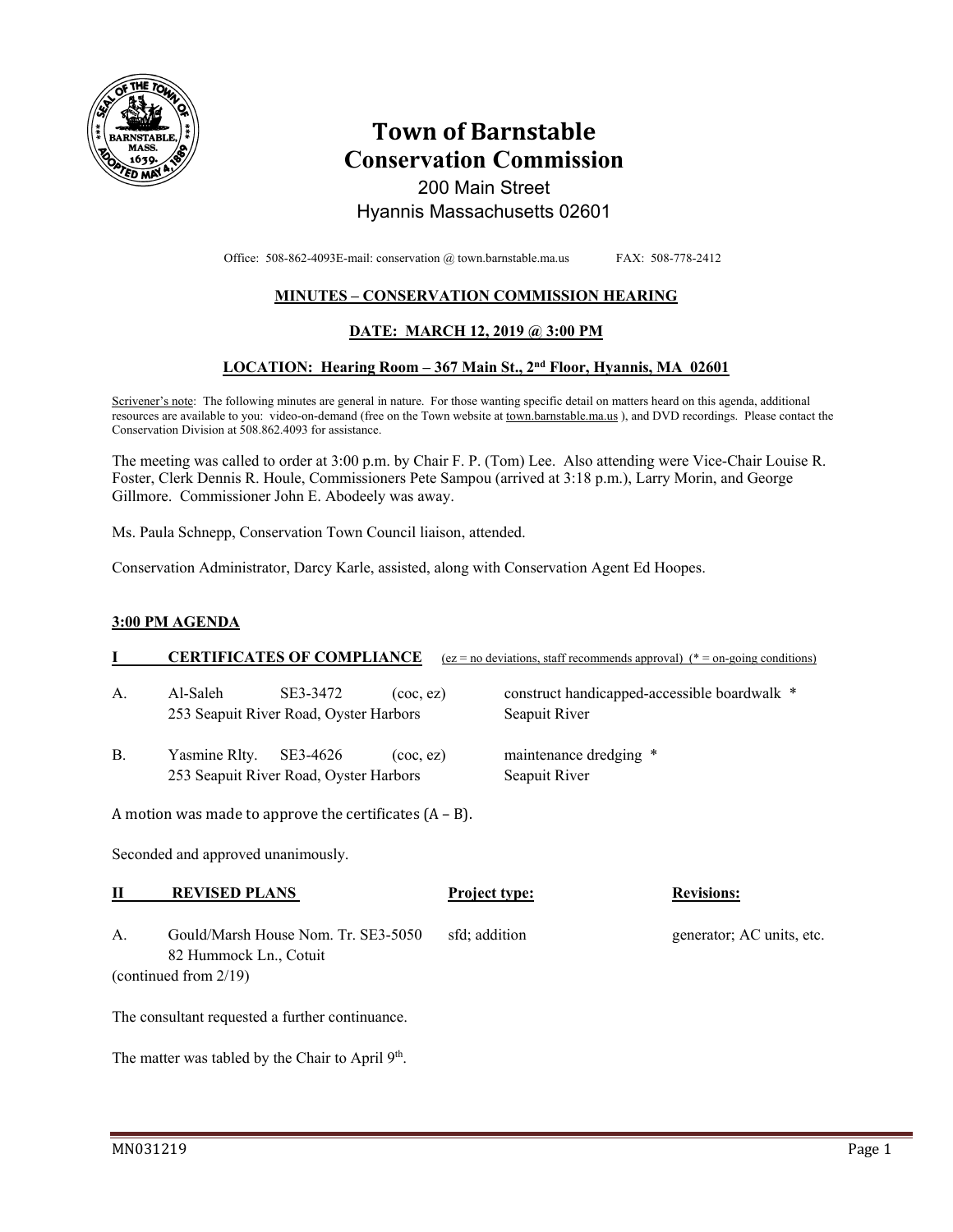### **III EXTENSION REQUESTS Project type: Time Requested:**

| А. | McNary SE3-5362              |  |  |
|----|------------------------------|--|--|
|    | 755 Rte. 149, Marstons Mills |  |  |

 $1<sup>st</sup>$  Request; 3 years

A motion was made to approve an extension for three years.

Seconded and approved unanimously.

### **IV OLD & NEW BUSINESS**

A. Welcome to Edwin Hoopes, as new Conservation Agent

Noted

B. Long Pond Community Gardens, Year-End Report for 2018 (continued from 2/12)

Donna Lawson, Master Gardener, reported on the Long Pond Community Gardens.

Issues discussed:

- There are 70 registered gardeners using the Long Pond community gardens.
- Theft of produce was a problem during the 2018 season. In order to help cut down on this problem, they will be doing the following:
	- a) placing two new cameras on site;
	- b) issuing identification badges for registered gardeners, and
	- c) requesting that registered gardeners provide vehicle license plate number so they know who is supposed to be there.
- Three children's educational programs were held on site, centering on pumpkin planting, growth, and harvesting.

The possibility of trimming yews and other vegetation on the inside of the garden was discussed. It was agreed that they could do so in consultation with the Conservation Administrator or the Conservation Agent.

C. Don Anderson (Laugharn SE3-4710) – request to lift deed restriction, 100 Bay View Road, Barnstable (continued from 2/12)

Mr. Anderson attended.

Exhibit A – Photos of vegetation from three years prior.

Issues discussed:

- The property owner appeared before the Commission to ask for removal of the deed restriction preventing a bedroom in the garage.
- The Town Legal Department was willing to review the language lifting the restriction.
- The proximity of the garage to an isolated wetland
- The property owner would still be required to file an application with the Commission.
- Mr. Anderson was advised not to weed-whack in the wetland, as it is a violation.
- The possibility of using the plot plan included in the NOI filing; this would require re-flagging wetlands and the submission of a report.
- D. Barnstable M.V.P. Resilience Workshop March 29<sup>th</sup>, Hearing Room, 9 a.m. 4:30 p.m.

Noted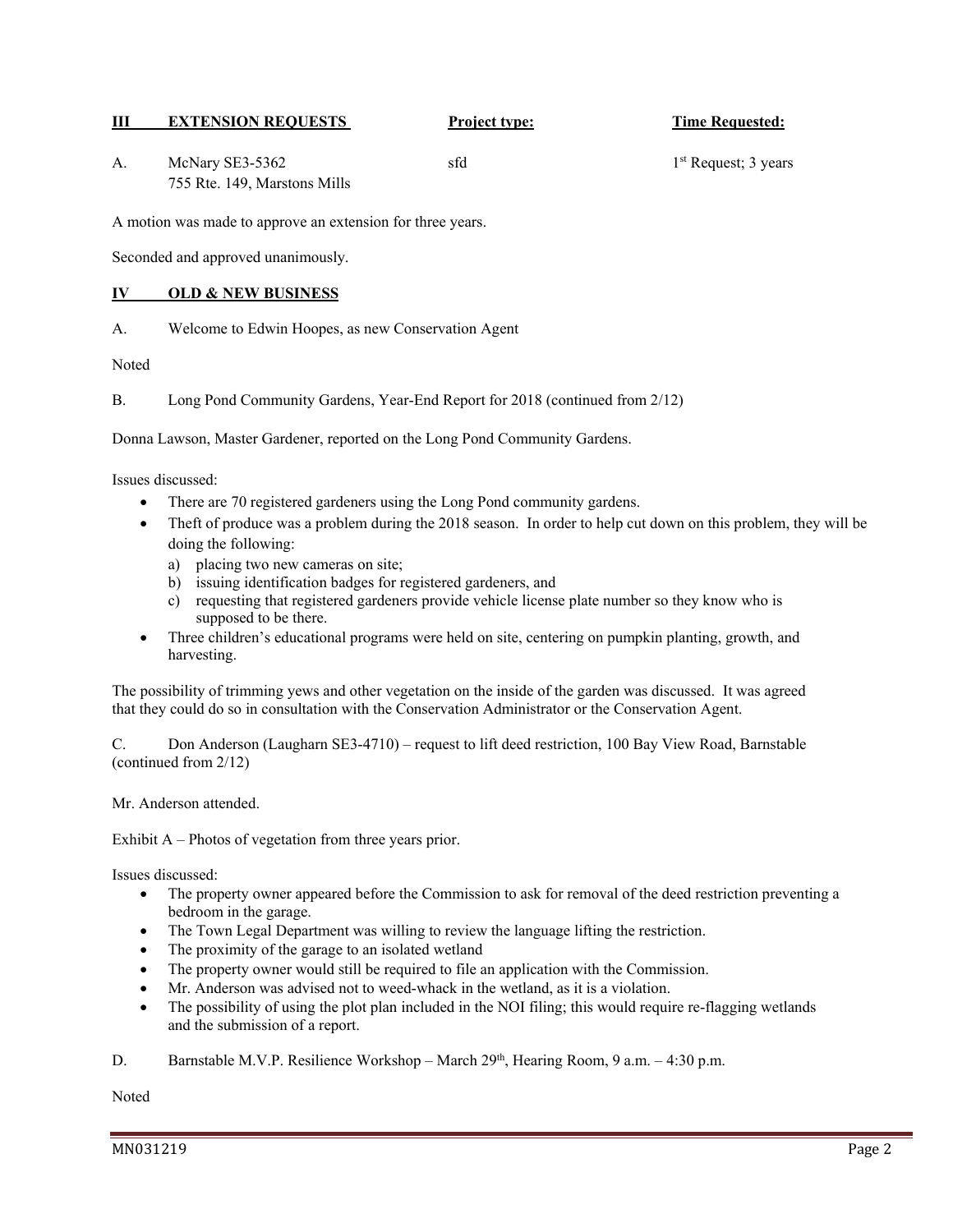- E. Wetlands Restriction Orders Follow-up information after contacting the D.E.P.
	- Ms. Karle reviewed the information received from the MA DEP.
	- The DEP can be the only party able to enforce a wetland restriction.
	- Arlene Wilson offered her knowledge on coastal wetland restrictions.
	- Information from Ms. Wilson was found to be very helpful. The information will be transcribed by staff and made available at the office for review, and a copy kept in the hearing bag to assist with future filings, should the issue come up again in the future.
	- Restrictions serve as a notice to property owners. At one time, the State was willing to come out and stake the site.
	- In most cases, the actual NOI (filed on a property where there may be a coastal restriction) protects the property, as we now have buffer zone regulations. There are a few cases on the north side where restrictions could overlap.

# **V ENFORCEMENT ORDERS**

A. Arthur Perry, Jr. Tr., Perry Residence Trust 1-2013 – 35 Little River Road, Cotuit - Map 053 Parcel 003 Alteration of wetland buffer, riverfront and coastal bank buffer by cutting vegetation; topping trees.

Landscaper – Aaron Childs, Braddock W. Childs Tree Service – Warning letter

#### Exhibits:

- A. Correspondence and approved revised landscape plan
- B. Correspondence between Sullivan Engineering and Rob Gatewood
- C. Photos taken at time of COC request (dated 1/15/2013)
- D. Assessor's photo dated 1/20/2011
- E. Photos of vegetation cutting taken 12/12/2018
- F. Photos taken 3/6/2019

Mr. Perry attended. Mr. Childs (landscaper) did not appear.

Issues discussed:

- Extent and timing of the cutting (42 sapling oaks were topped during the week of Dec. 9, 2018)
- Mr. Perry asked for a continuance to the May 7, 2019 meeting, in order to have his engineer present.
- The Commission agreed to allow Mr. Perry to return with representation; however, the conditions of the enforcement order, discussed and approved at the Jan. 15th meeting, would not change.
- The Commission encouraged Mr. Perry to hire a certified arborist as soon as possible, so that work could begin on the arborist's analysis report, as stipulated in the enforcement order.
- The deadline for receipt of the arborist's analysis was extended to May 1, 2019.

#### **4:30 PM AGENDA**

#### **VI REQUESTS FOR DETERMINATION**

Nathan & Christine Coelen. Construct 3' x 13' bump-out addition to kitchen; construct two dormers on 2<sup>nd</sup> floor; construct two bay windows on 1<sup>st</sup> floor at front of house at 469 Main St., Centerville as shown on Assessor's Map 208 Parcel 085-002. **DA-19007** 

The applicants were represented by Frank Donovan, builder.

No issues arose.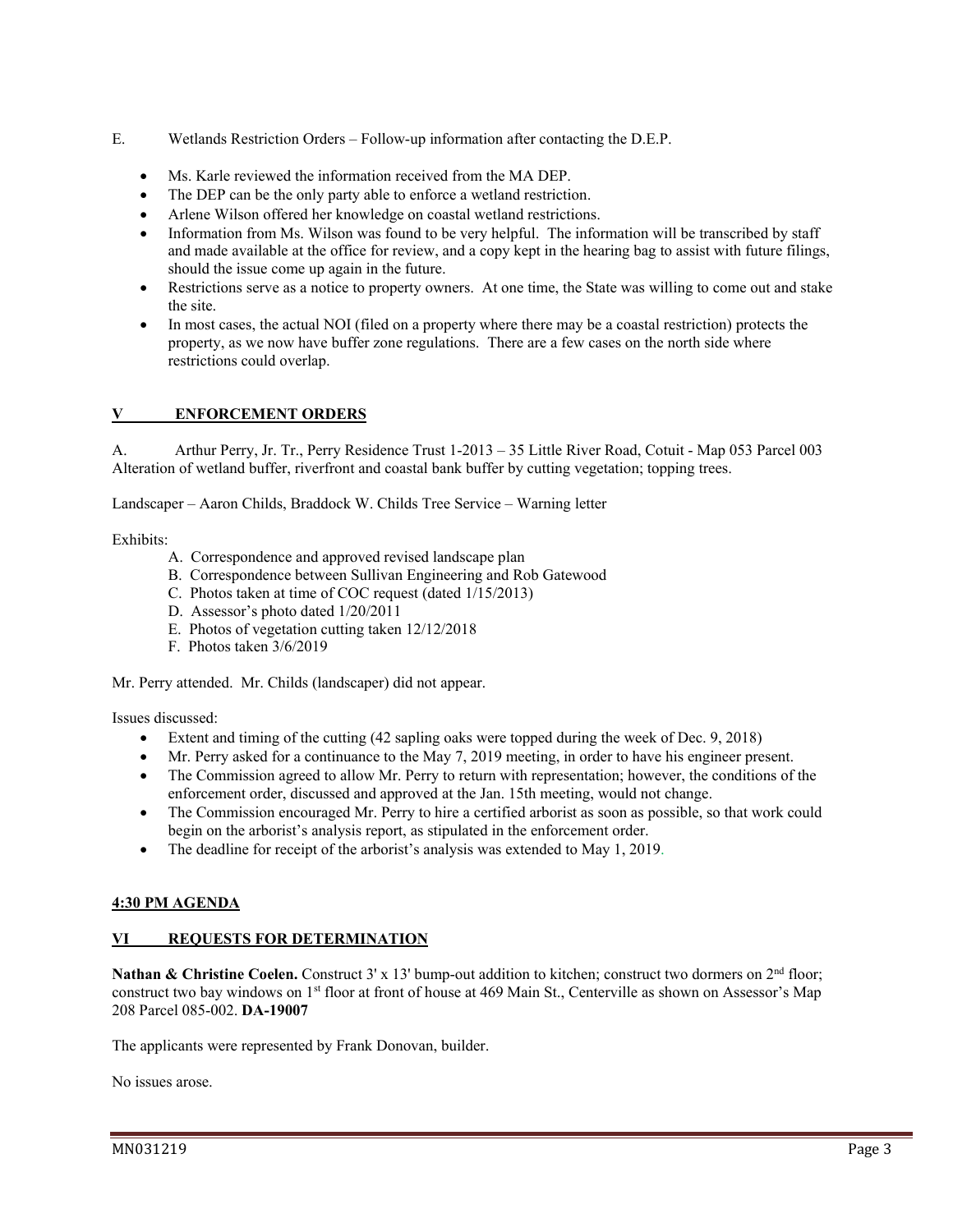A motion was made to approve a negative determination.

Seconded and approved unanimously.

## **VII NOTICES OF INTENT**

**David Kanyock/Barnstable Public Schools**. Parking lot, grading, drainage improvements and planting; all work associated with renovation of existing baseball field located outside buffer zone at Barnstable High School, 744 West Main St., Hyannis as shown on Assessor's Map 249 Parcel 094. **SE3-5659** 

Dave Kanyock attended, and was represented by John Amato of J.J.A. Sports.

Exhibits:

- A Phase I, "Permitting Presentation"
- B Documentation of mailings
- C "Wetland Delineation Report"

Issues discussed:

- Ms. Karle requested that the applicant submit the actual delineation form for the office file, to go along with the report.
- Chair Lee had reviewed the stormwater report.
- A question was raised about providing access gates for maintenance.
- A question arose regarding maintenance of the banks, and whether mowing would be needed. Mr. Amato agreed to provide grading for access.
- A construction protocol should be submitted for drainage structures.
- A level spreader should be provided in overflow areas, such as a concrete berm, to lower the velocity of water flowage in the case of large rain events.
- Maintenance will be provided by the high school.
- Water quality improvements that could be made.
- The Barnstable DPW should be consulted.

A motion was made to approve the project as submitted, subject to receipt of a revised plan, indicating the following: gates for maintenance access, grading changes to facilitate the maintenance, level spreader in the emergency spillway, water quality improvements to existing catch basins by adding a vortex (PVC hood), and tying into a catch basin. Also, approval subject to the following conditions: receipt of a construction protocol to be provided for staff's review prior to construction.

Seconded and approved unanimously.

**Yavuz Anahtar.** Construct addition and deck to existing single-family dwelling; move septic tank; replace geesecontrol fence; landscape at 455 Huckin's Neck Rd., Centerville as shown on Assessor's Map 233 Parcel 048. **SE3-5660 \$27.76**

The applicant was represented by Arlene M. Wilson, P.W.S. of A. M. Wilson Associates.

Exhibit  $A - Color-market$  plans (two sheets; no revisions)

Issues discussed:

- Type of fencing to control geese; was proposed as a permanent fence; will be kept 8" off-grade.
- Question: Would growth of mitigation in three years allow for fence removal?
- The possibility under a future filing of removing the fence in shrub-planting area, since the shrubs would limit geese from entering the lawn.
- Concern that the work-limit line is only shown on the landscape plan.
- The planting list does not contain "gallon" sizes.
- Staff recommended demarcation of the mitigation area.